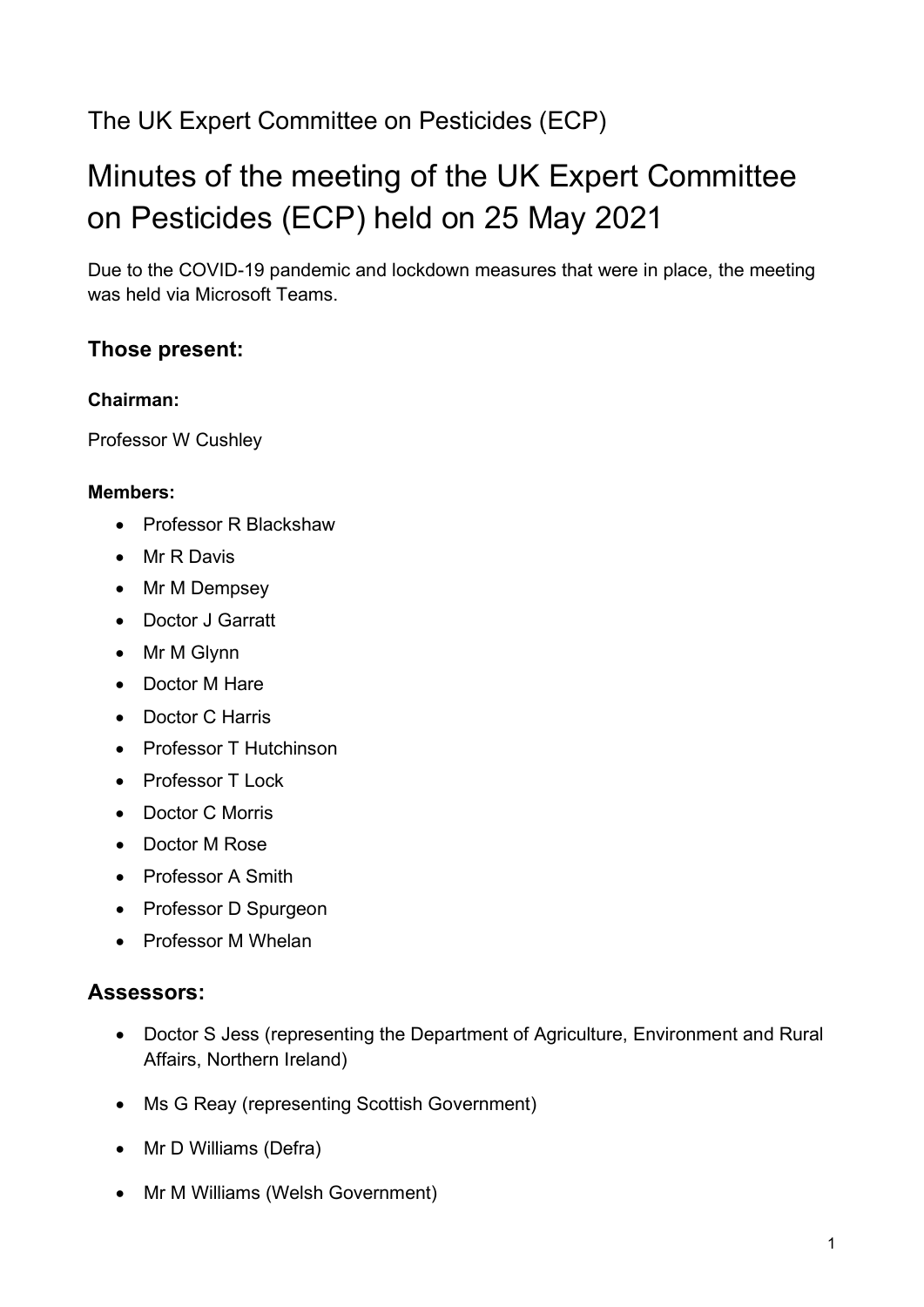# **Advisors:**

- Mr A Dixon (Health and Safety Executive (HSE))
- Ms S Hugo (Defra); Mr B Maycock (FSA)
- Ms C Meacher (Defra)
- Ms O Sepai (Public Health England)
- Doctor C Snaith (HSE)
- Mr G Stark (HSE)
- Ms M Wade (HSE)

## **Others:**

- Mr J Chambers (HSE)
- Mr T Fisher (HSE)
- Mr J Godwin (Defra)
- Mr M Hawkins (HSE)
- Mr C Rundle (HSE)
- Mr J Webb (Defra)

# **Apologies:**

- Ms H Chambers
- Doctor R Mann and Doctor J Newman (Environment Agency)

# **Agenda Item 1: Introduction**

- 1.1.The Chair reminded the meeting of the confidentiality of the papers and their discussions. If members believed that they had a commercial or financial interest in any of the items being discussed, they were required to declare their interest to the Chair and Secretariat prior to the meeting. They may then either be invited to absent themselves from the discussions, not participate and/or not be involved in any discussions and decision-making, unless invited to do so.
- 1.2.One member identified a potential conflict of interest where they were aware their employer had previously been involved with an active substance that would be discussed within the meeting. As they had not been involved in this work, it was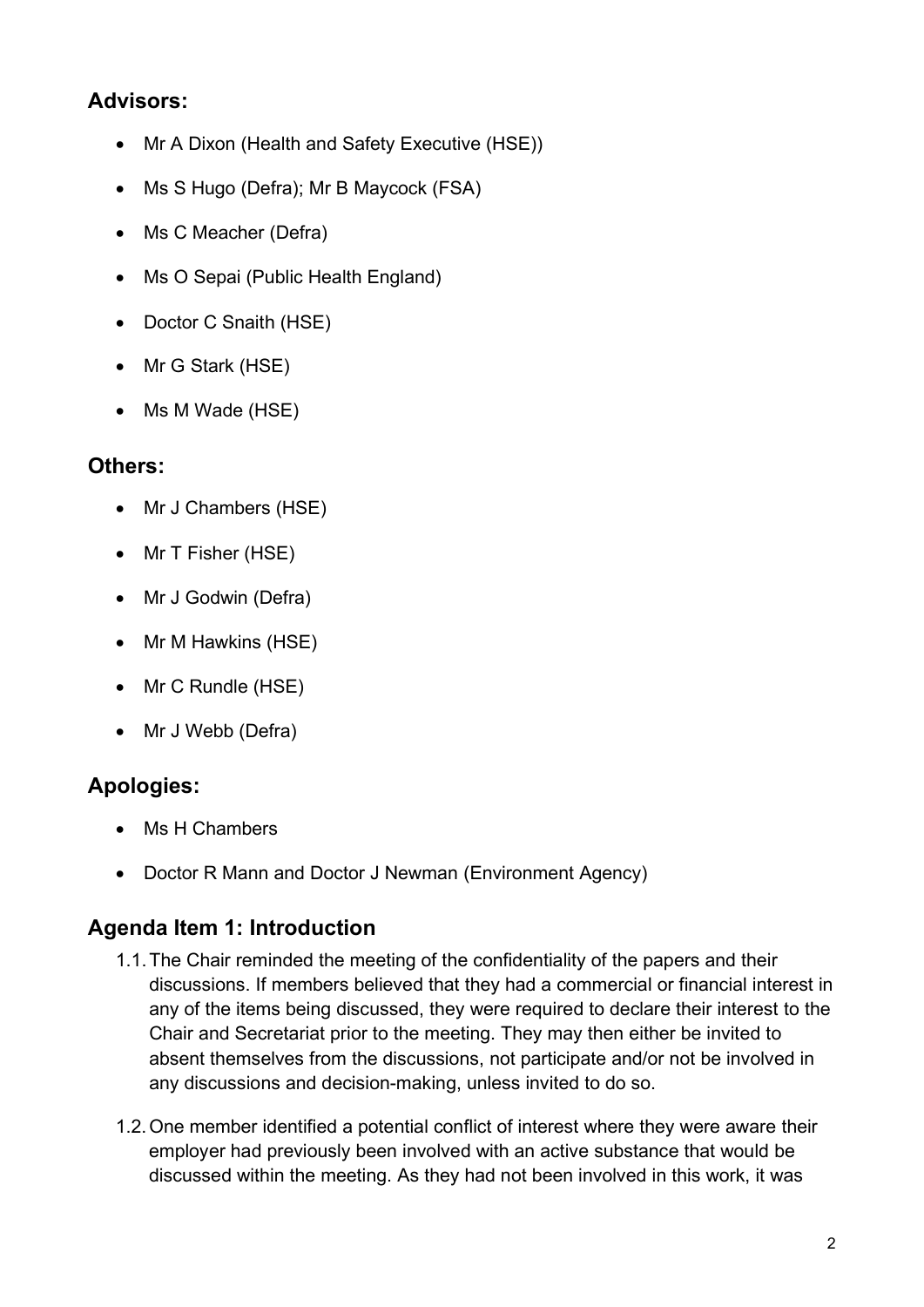decided this was a non-personal, specific conflict and the member could remain and participate in discussion on the relevant agenda item.

# **Agenda Item 2: full minutes of the previous meeting [ECP 1 (44/2021)]**

2.1 The draft full minutes of the March 2021 meeting were agreed subject to minor amendments.

# **Agenda Item 3: matters arising and forward business plan [ECP 2 (43/2021)]**

3.1 The secretariat provided an update on matters arising from previous meetings and invited members to suggest any additions or amendments to the forward business plan which would be incorporated before the next meeting.

3.2 Members previously noted that some public statements on the decision to grant the emergency authorisation of 'Cruiser SB' on sugar beet did not fully reflect the advice provided by the committee. The secretariat has sent correspondence to the relevant offices to ensure there was an understanding of the ECPs position. A copy of the correspondence is available in Annex 1 of these minutes.

# **Agenda item 4: emergency authorisation: 'Spotlight Plus' on seed crops of outdoor pulses and legumes (ECP 3 – 3-1 (44/2021)]**

4.1 The UK Government has received an application for emergency authorisation under Article 53 of Regulation 1107/2009 for the use of 'Spotlight Plus' (60 g/l carfentrazoneethyl) as a desiccant on outdoor crops of field bean, combining pea, vining pea, broad bean, lupin and lentil.

4.2 The committee was asked to advise on whether the risks identified in the HSE evaluation which led to a timing restriction of no later than 23 September would be significantly increased under field conditions if it was extended to 30 September. Members discussed the application, and their full advice can be found in Annex 2 of these minutes.

# **Agenda item 5: update of review of independent scientific advice**

5.1 Defra informed the committee that a plan for the review of independent scientific advice (ISA) has now been produced. Defra plan to engage with ECP as part of the process and will meet with Defra's Chief Scientific Advisor to discuss the wider review of ISA being carried out by his office.

5.2 During the review, Defra will look at other ISA bodies across government to see if there are any models that would be of interest. They will seek input from relevant stakeholders such as the Devolved Administrations, Defra, HSE and ECP. Several options will be sent to ministers. Once the preferred option has been agreed there will be a transition period whilst the UK Government moves to this model.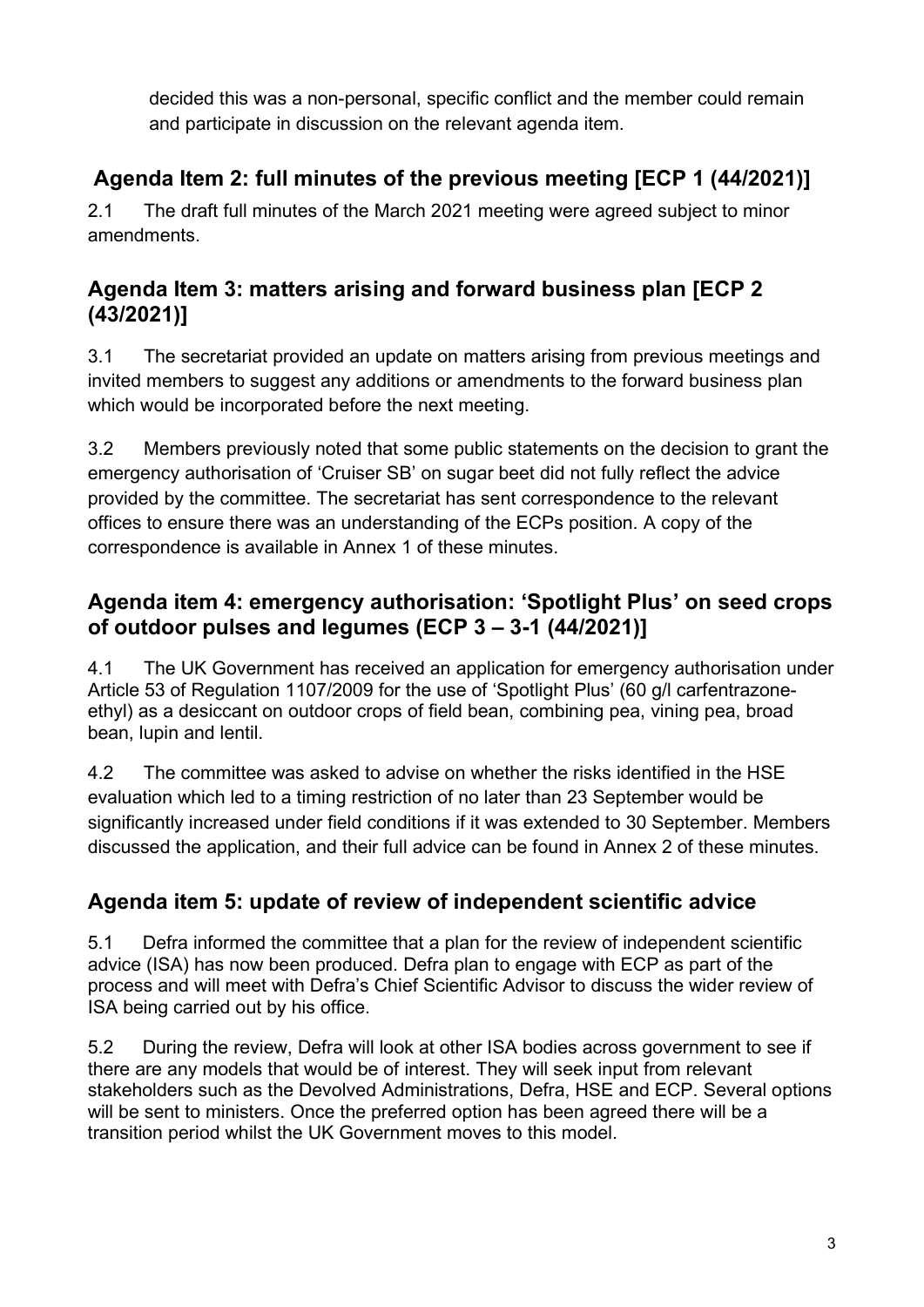- 5.3 Members commented:
	- it would be important to consider if input would be sought from external stakeholders as well as the internal ones mentioned
	- when the committee is consulted, it is important to allow members to provide their views beyond the main questions being asked to ensure all aspects are considered

## **Agenda item 6: date of next meeting**

6.1 13 July 2021 - full business meeting to be held virtually.

## **Agenda item 7: any other business**

#### **7.1 Chair's report**

7.1.1 The Chair provided an update on the current recruitment campaign that is ongoing to seek new toxicology experts for the committee.

#### **Action: Secretariat**

**Rachel Merrick ECP Secretariat July 2021**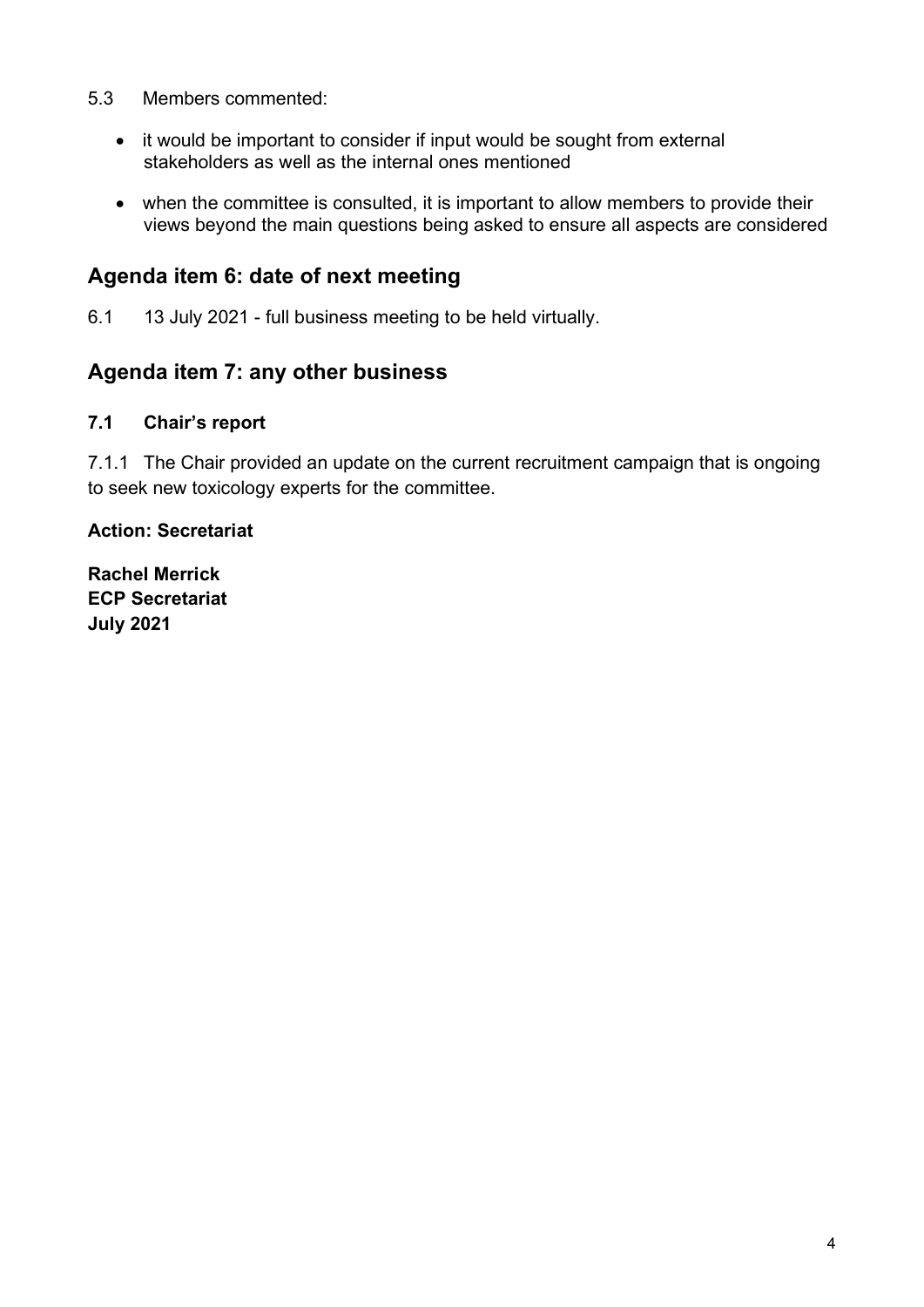# **Annex 1**

## **Correspondence to the House of Lords**

Dear Lord Ridley,

I am writing to outline the position of the UK Expert Committee on Pesticides (ECP) in relation to the UK Government decision to grant an authorisation for the use of 'Cruiser SB' on sugar beet.

I see from Hansard [\(Biodiversity: Impact of Neonicotinoids -](https://hansard.parliament.uk/lords/2021-01-14/debates/770A08C1-CD91-49A3-877F-9BE5203AC715/Debate) Thursday 14 January 2021 - Hansard - [UK Parliament\)](https://hansard.parliament.uk/lords/2021-01-14/debates/770A08C1-CD91-49A3-877F-9BE5203AC715/Debate) that you spoke in the debate indicating that ECP members broadly supported the decision. This was not the case – the ECP was asked a number of technical and scientific questions associated with the application for authorisation, regarding the risks associated with the application of the chemical and how these risks could be mitigated, and how use could be limited and controlled.

ECP's advice to Government on these points considered several environmental factors that led the Committee to conclude that there were additional risks beyond those identified in the evaluation of the application and that these could not be mitigated. ECP was not asked whether the use should be authorised and did not express any support for it.

I hope you will welcome this clarification of ECP's contribution to the decision-making process.

I am sending a copy of this letter to Lord Goldsmith's office.

Yours Sincerely Rachel Merrick



**Rachel Merrick | Expert Committee on Pesticides Secretary**  HSE, Chemicals Regulation Division (CRD), Ground Floor, Mallard House, 3 Peasholme Green, Kings Pool, York, YO1 7PX Telephone: +44(0)20 3028 1222 Email: [rachel.merrick@hse.gov.uk](mailto:rachel.merrick@hse.gov.uk)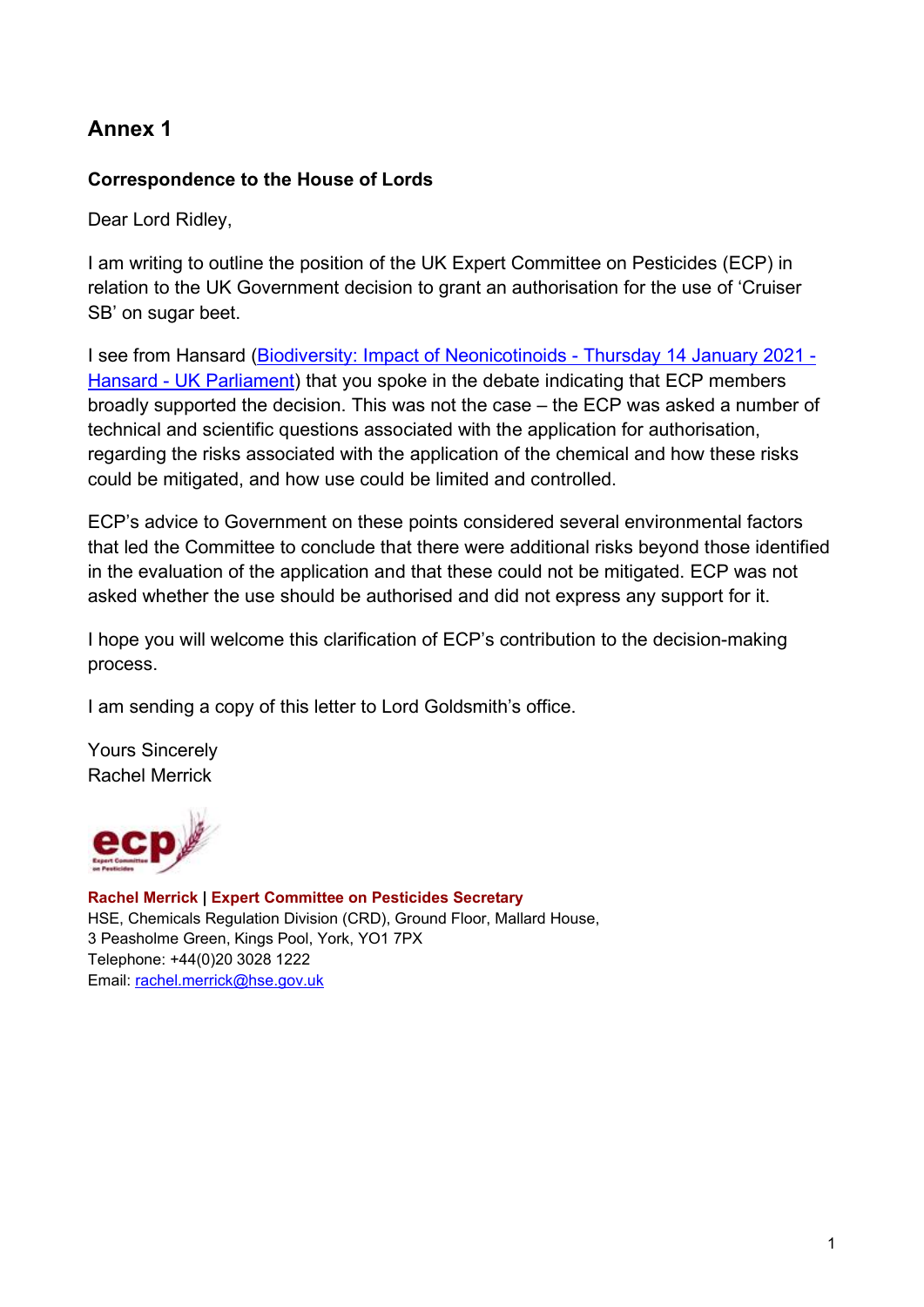## **Annex 2**

#### **ECP advice to the UK Government: use of 'spotlight plus' on seed crops of outdoor pulses and legumes**

#### **Issue**

1. The UK Government has received an application for emergency authorisation under Article 53 of Regulation 1107/2009 for the use of 'Spotlight Plus' (60 g/l carfentrazoneethyl) as a desiccant on outdoor crops of field bean, combining pea, vining pea, broad bean, lupin and lentil.

#### **Action required**

2. The committee was requested to advise on whether the risks identified in the HSE evaluation, which led to a timing restriction of no later than 23 September, would be significantly increased under field conditions, if the use period were extended to 30 September.

#### **Discussion**

- 3. The committee noted that:
	- this was the second consecutive application for this use
	- non-dietary risks to human health could be mitigated by requirements for operators to wear suitable protective clothing and gloves when handling concentrate
	- the environmental fate and behaviour assessment had identified that in groundwater, the identified metabolites were predicted to occur above the accepted parametric drinking water limit of 0.1μg/L.
	- It was noted that for the purposes of an emergency application, a derogation from the full requirements of the regulation and uniform principles is possible and these levels have been included in the consumer intake assessment
	- the ecotoxicology assessment identified an acceptable risk for birds, mammals, bees, earthworms, and soil micro-organisms. The following risk mitigation was required to protect non-target arthropods, non-target plants and aquatic organisms from exposures resulting from drainflow and spray drift
		- an 18m aquatic buffer zone for application made by conventional horizontal boom sprayer
		- all sprayers to be fitted with three-star drift reduction technology for all uses.
		- avoiding spraying within 5 metres of the field boundary to reduce effects on nontarget insects or other arthropods
		- extreme care being taken to avoid spray drift onto non-crop plants outside of the target area
		- product only to be applied by conventional horizontal boom sprayer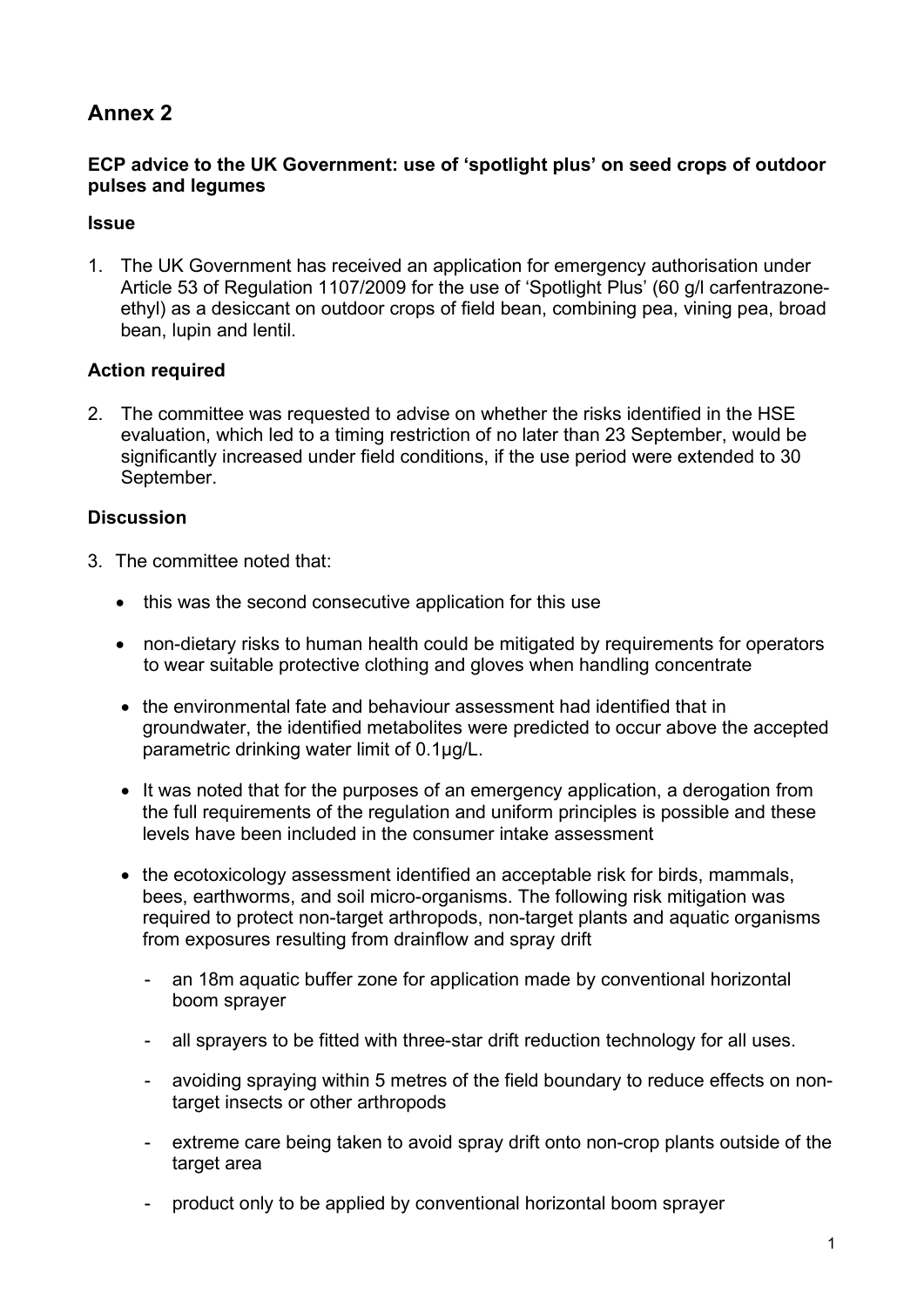- the applicant had failed to provide data requested when the previous emergency authorisation was granted
- although authorised for use in 2020 as a desiccant, Spotlight Plus is also an herbicide and the reported pattern of use showed that it was used mainly in the East of England where conditions at harvest tend to be drier
- the permanent solution to the issue depends upon renewal authorisation by the EU and then the subsequent submission of the requisite data to the UK authorities for subsequent authorisation. The time to the conclusion of this process is unknown
- there were no end-points available for algae and aquatic plants, so it was not possible to quantify the risk in the assessment
- 4. The committee agreed with HSE's evaluation that:
	- there is a lack of practical alternative chemical and non-chemical desiccation methods for pulses and legume crops grown for seed production
	- risks to consumers from dietary exposures were acceptable for pulses and legumes for seed production, and that a restriction that the product must not be used on pulse and legume crops that are destined for human or animal consumption be included
	- no information had been provided on how the use would be limited and controlled. The applicant provided no credible reason for failure to provide either data on patterns of use of the product or data on the decisions to use or not to use the product. Both types of data are required to provide evidence that use is limited and controlled
	- it was unclear how a decision was taken as to whether the product should be applied and how agronomists were involved in the decision-making process
	- that use would be limited through restriction to seed crops
- 5. The committee disagreed with HSE's evaluation that:
	- the case for need (application up to 30 September) had been fully met
	- use of the product will be effectively controlled. There were no criteria describing the conditions under which the product would, or should not, be applied which implies the absence of a controlled decision-making process
- 6. The committee advised that:
	- there were no data or other evidence to support an extension of the permitted period of use from 23 September to 30 September. The application of a first tier (conservative) risk assessment indicated that exposures would increase significantly beyond 23 September. Therefore, the last date of use should be 23 September